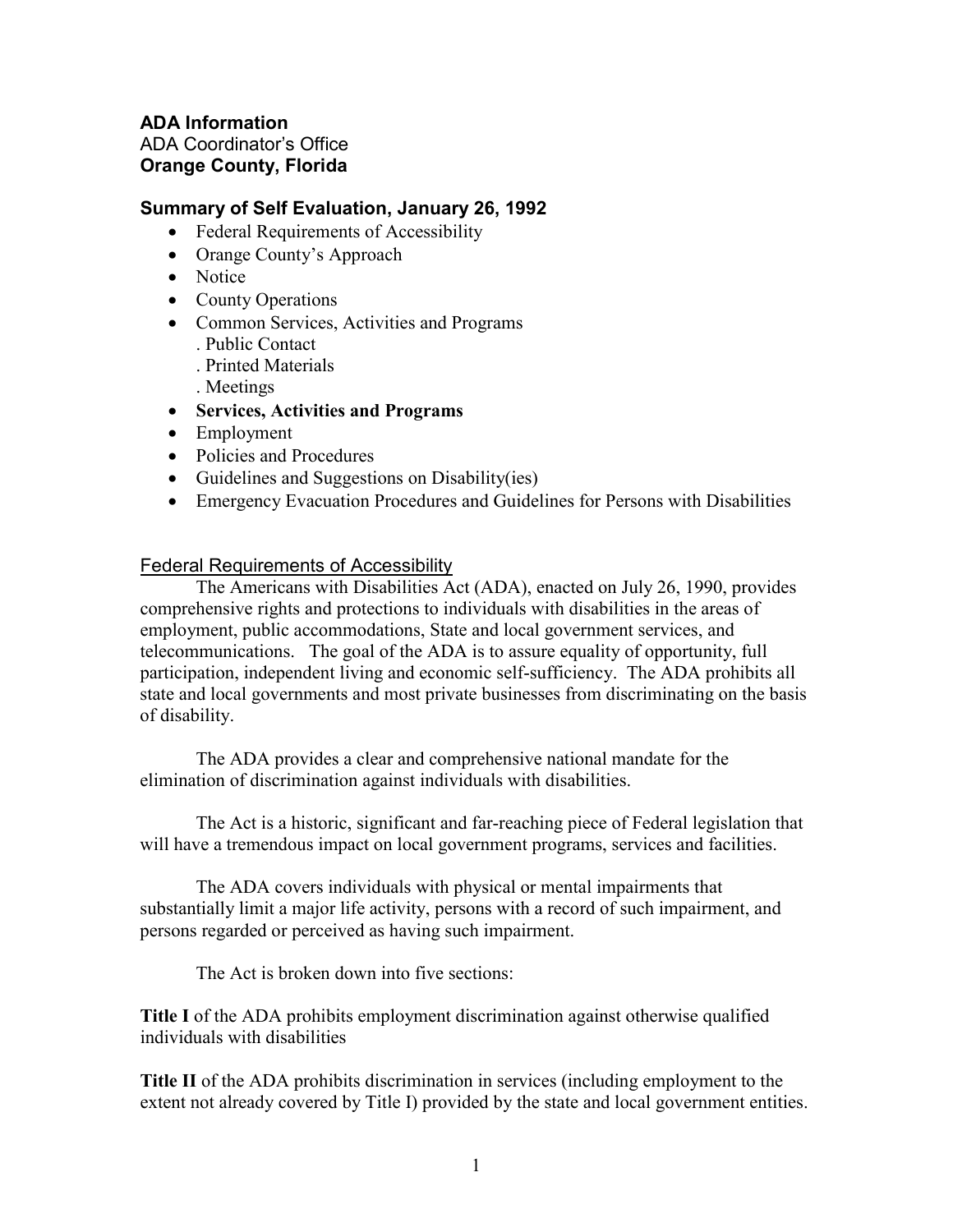**Title III** prohibits discrimination in places of public accommodation, commercial facilities, and transportation.

**Title IV** mandates that telecommunication devices be in place for the hearing impaired.

**Title V** miscellaneous provisions.

This report refers to the provisions specified in Title II of the ADA that apply to all services, activities and programs (aka SAP's) including employment, provided or made available by Orange County Government.

There are three major activities covered by Title II:

- 1. Those involving general public contact as part of the ongoing operations of the entity. Activities in this category include communication with the public (telephone contacts, office walk-ins, or interviews) and the public's use of the entities' facilities.
- 2. Those directly administered by the entities for program beneficiaries and participants. Activities in the second category include programs that provide State or local government services or benefits.
- 3. Employment.

Each entity was required to complete a self-evaluation of its current SAP as the first step toward ADA compliance, determining what services were accessible and those that required modifications to meet the needs of the disabled. The selfevaluation of facilities and SAPs was conducted in 1992. The self evaluation was kept on file for at least three years and was made available on request for public inspection.

#### Orange County, FL Self-Evaluation and Transition Plan

This report highlights the data collected in Orange County's self-evaluation particularly its physical structures and SAPs (services, activities and programs). In most cases, the County found that its SAPs are accessible or can readily be made accessible to persons with disabilities. All issues regarding structural barriers are addressed in an updated Transition Plan. In cases where structural barrier removal was necessary but not possible, alternative access to the specified program was provided.

The County provides training to employees on the requirements of the ADA through its Supervisors Leadership Program. Employees, supervisors, managers, and HR Coordinators are provided training on ADA requirements and the County's approach to compliance.

As required by the ADA, a grievance procedure has been developed. Policies and procedures to guide the County and its employees in providing SAPs is a continuing process.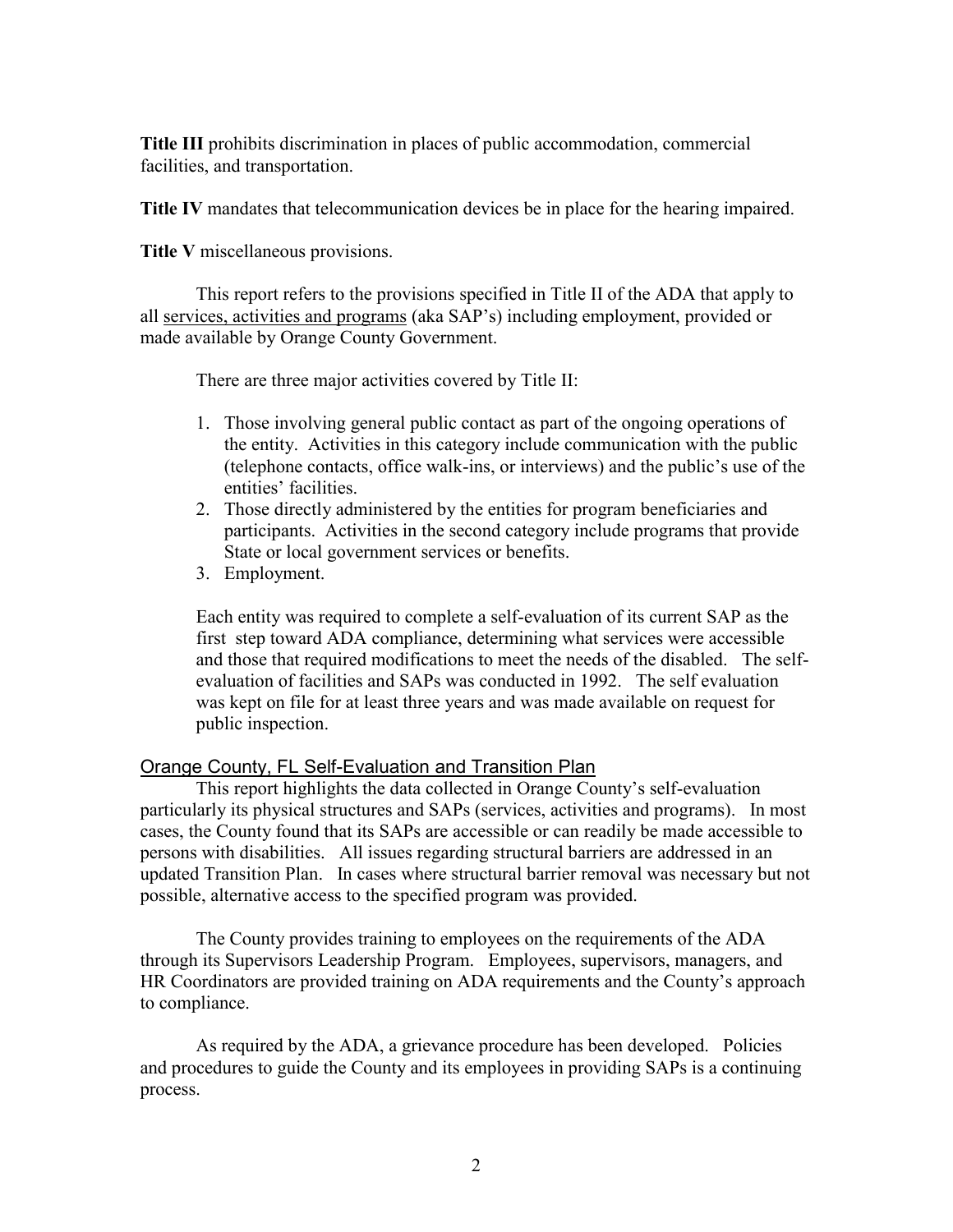For ease of review, this overview of the self-evaluation is divided into the following sections:

### General Overview of County Operations

- Services of the County
- Employment
- Policies and Procedures
- Guidelines and Suggestions for Providing Services to Persons with Disabilities
- Grievance Procedure

Actual detailed survey forms are on file in the ADA Coordinator's office for review.

#### Americans with Disabilities Act

Orange County Government does not discriminate on the basis of disability in the admission or access to, or treatment or employment in, its programs or activities.

In 1992, each Department Director was designated to coordinate compliance with the on-discrimination requirements contained in the Department of Justice regulations implementing Title II of the Americans with Disabilities Act (ADA), including section 35.107. Information concerning the provisions of the Americans with Disabilities Act, and the rights provided is available from the Office of the Americans with Disabilities Act, Civil Rights Division, US Department of Justice, Washington, DC 20035-6118  $(202/514-0301 - \text{voice})$   $(202/514-0381 - TTY)$  or you may contact the County ADA Coordinator.

#### County Operations

Orange County Government has over 7,000 full and part-time employees providing services such as fire fighting, emergency rescue, law enforcement, inspections, planning, housing and economic development, water and sanitation services, recreation, events, classes, and public information dissemination.

The County provides high quality services to protect, preserve, and enhance the County for present and future generations. It is a high performing, inclusive government which partners with its community to create and preserve an environmentally safe and clean, quality of life.

In July 1990 President Bush signed the Americans with Disabilities Act (ADA) into law. This Act made revolutionary changes in almost every segment of American life. The potential scope of the ADA is enormous when one considers the number of Americans who have disabilities.

The County, as a recipient of federal assistance, has continually strived to eliminate barriers that may prevent persons with disabilities from enjoying employment, access to facilities and services or other benefits.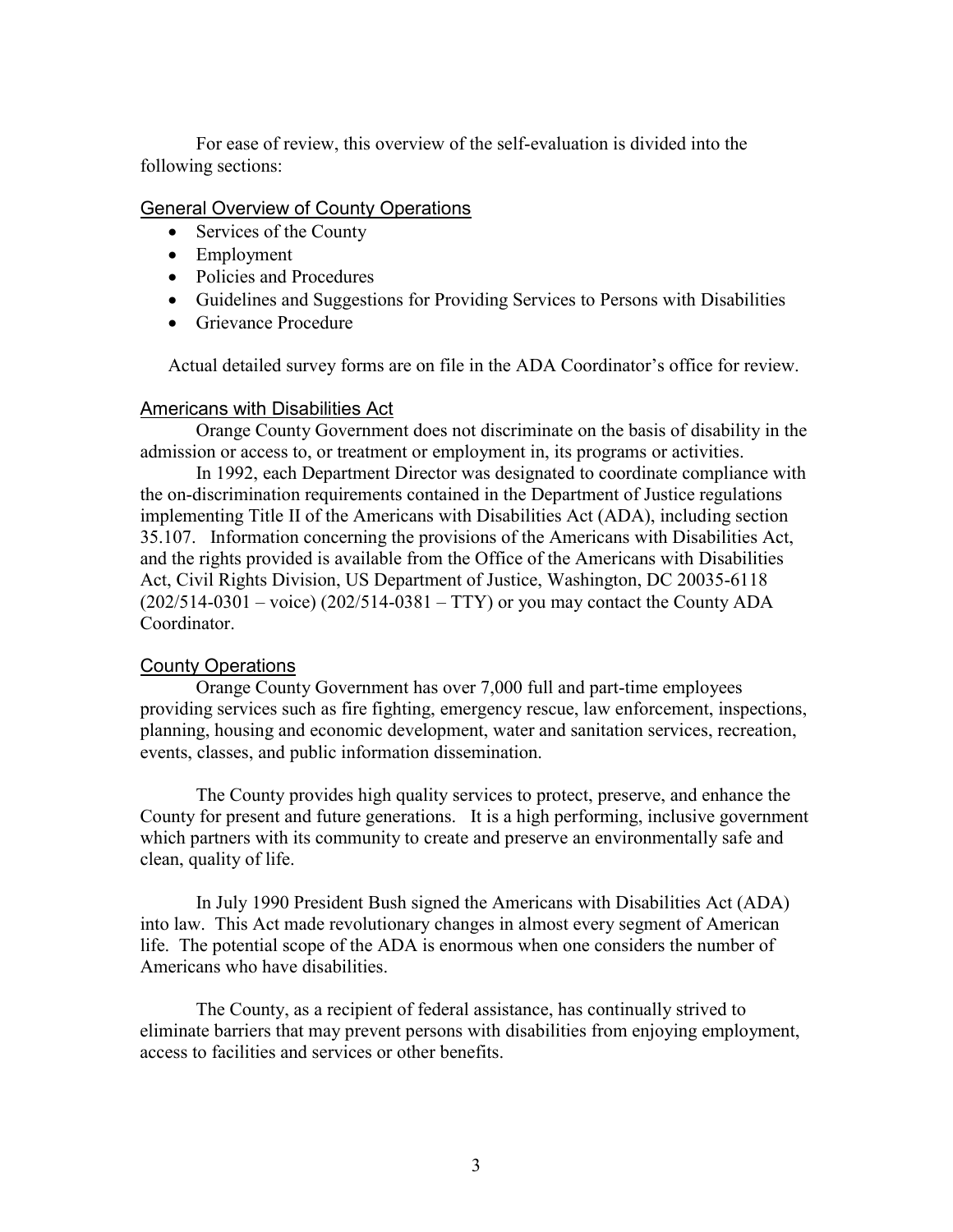In an effort to comply with the provisions of the ADA and to ensure that the operation of each County service, activity, and program is readily accessible to and usable by individuals with disabilities, the County evaluated its facilities. This summary outlines changes required for program accessibility and continues to evaluate its services, policies and practices. The success of our efforts will require continued innovation, creativity, and the dedication of additional resources to ensure access to all of our citizens.

### Common Services, Activities and Programs

A comprehensive self-evaluation was undertaken by the County for the purpose of reviewing and assessing County structures and its services, activities and programs for compliance with the Americans with Disabilities Act (ADA). Each department identified the direct and indirect services it provided and was asked to determine if those services met or could be modified to meet the needs of the disabled. Responses were divided into three categories: Public Contact, Printed Materials, and Meetings. The purpose of the following information is to describe and define the groupings and categories.

### Public Contact

Public contact is typically defined as one on one interaction between staff members and members of the general public. Public contact may take one or more of the following norms:

Telephone – Numerous phone calls are received on a daily basis requesting information on a wide range of topics. Additionally, the County provides special phone hotline services: 2-1-1, Community Services and 9-1-1- Emergency Assistance. Other examples are:

- Requests for information and assistance
- Registration for various programs or services
- Reporting abandoned vehicles, graffiti, or code violations
- Interviews with witnesses, victims, etc.

Counter/Walk-in Assistance – Many offices within the County receive "visitors" on a regular basis, as part of the day to day operation. Individuals who walk in to request information and a variety of types of services, include

- Applications for various licenses and permits
- Payment collection on bills or citations
- Document requests
- Services specific to a department
- Emergency assistance
- Employment applications

Tours/Entertainment & Events – The unique nature of some county operations lend themselves to visitation by residents and tourists seeking information on entertainment, parks and recreation and historic sites. A few examples are: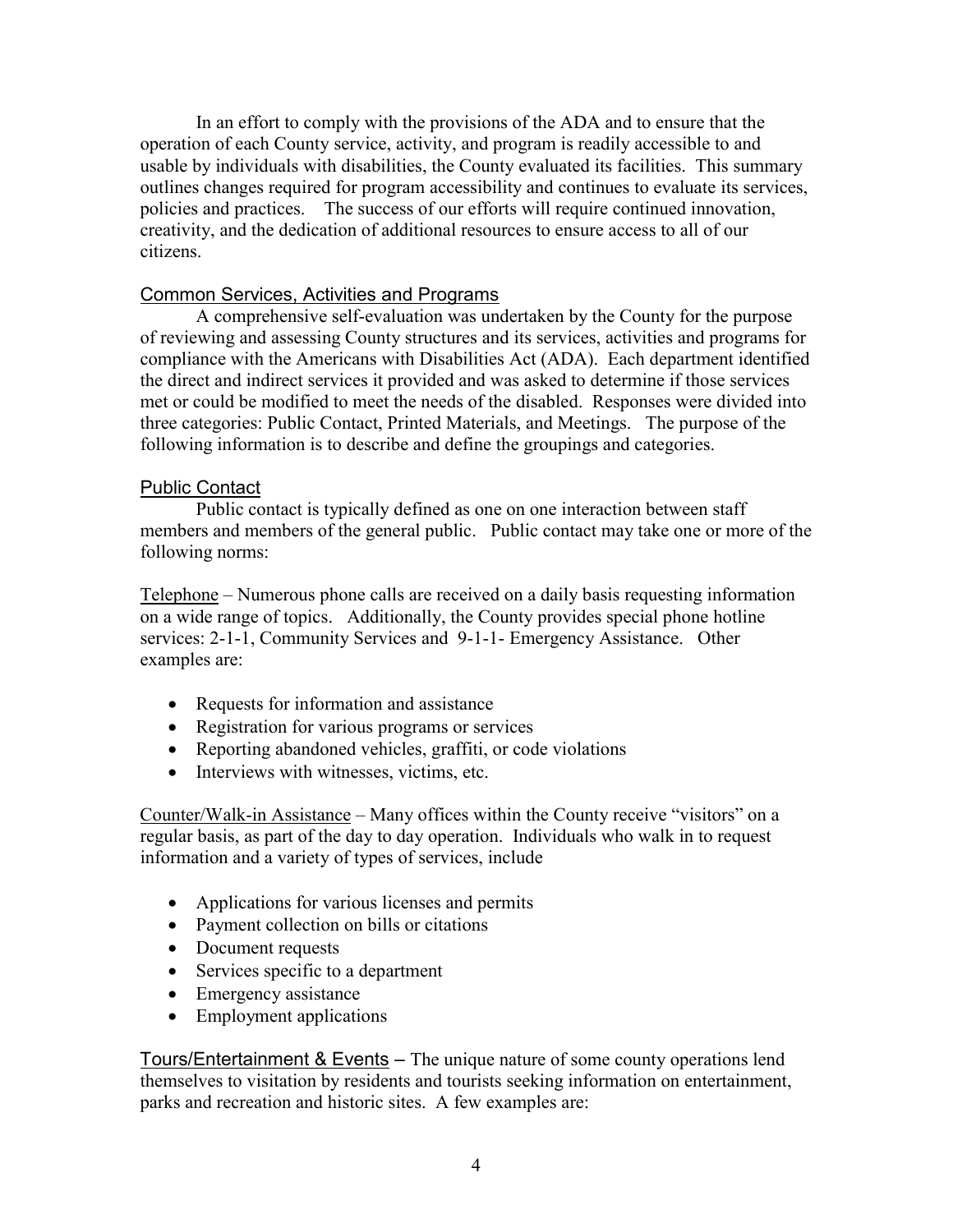- History Museum
- Orange County Convention Center
- County Golf Course
- Tours of various facilities

Volunteers – The County uses volunteers to enhance many of its programs. Some volunteers work directly with the public in a variety of roles, such as:

- Staffing special events, fairs and celebrations
- Providing staff and/or program support to departments

Interviewing/Testing – Applicants for employment go through an interview process. Depending upon the type of work they perform, they may be asked to take additional skill tests. Other uses of interviewing and/or testing are:

- Witness, suspect and victim contacts
- Complaint investigations

### Printed Materials

In addition to direct public contact, information regarding services, programs and activities is distributed through the use of printed materials. Although the initial contact may be by phone, a typical request could be for a brochure, report or application.

Applications – Many activities or service requests, which must comply with rules, regulations, or ordinances are processed through the use of applications. Applications are also required as the initial step of employment, registration for participation in programs and services offered by the County, and appointment to advisory boards. The format of the application varies based on the purpose. Some typical areas of use are:

- Obtaining a license or permit to build a structure, operate a business or reserve a facility for a special event or activity
- Applying for a staff, board or commission position
- Registering for programs or activities

Brochures/Fliers – These are used as informational and promotional tools to enhance participation. Brochures and fliers provide information to the public about workshops or community education programs or can be used to promote an upcoming special event. Examples are:

- Announcements regarding community meetings or event
- Information on fire safety, recycling, and water conservation
- Newsletters
- Educational or recreational programs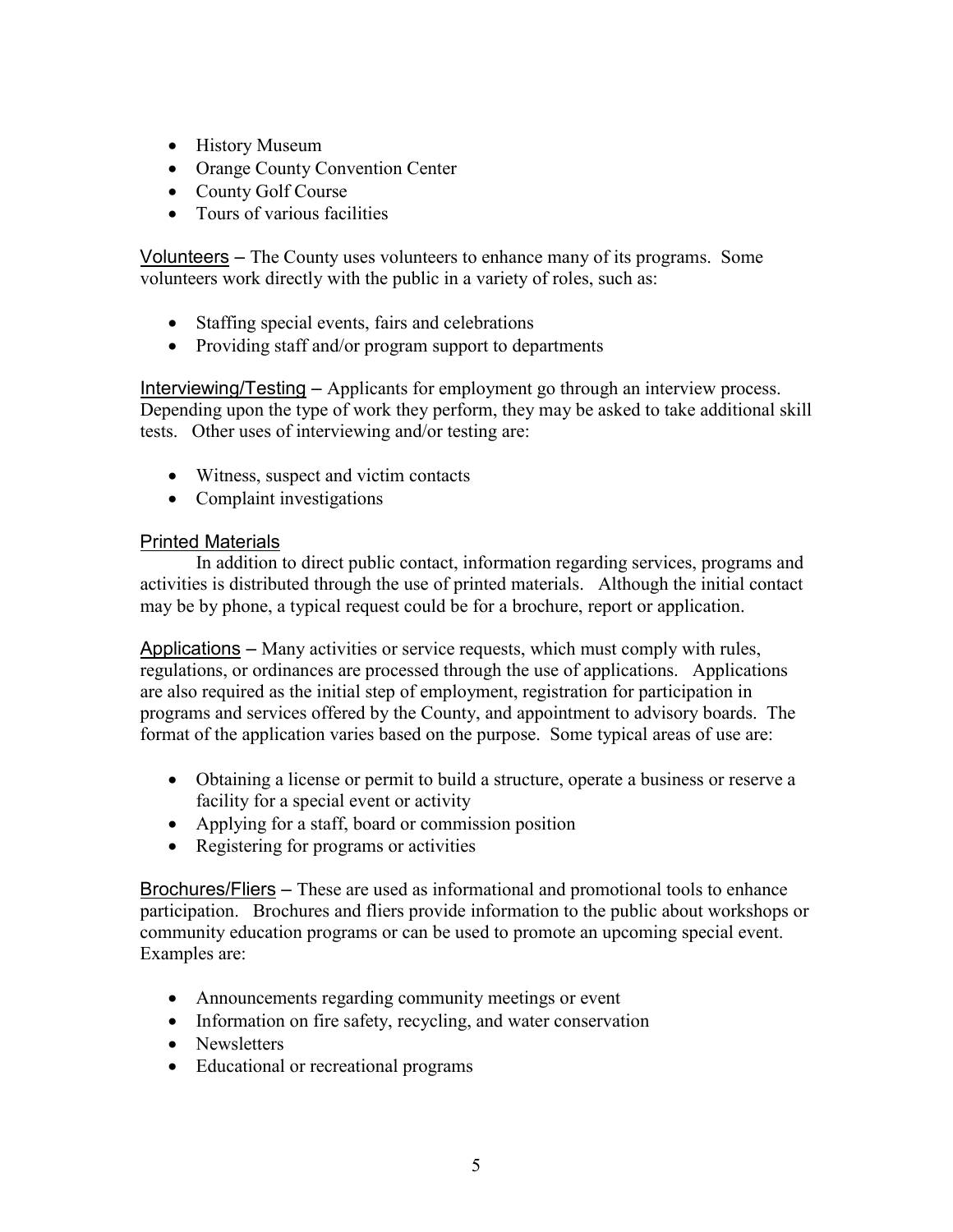Billing – The means by which the County collects fees and other revenues for activities and/or services provided to the public, including the following:

- Utility bills
- Citations
- Licenses
- Class or activity registration

Noticing – provides legal notification to the public on municipal affairs. Examples are:

- Agendas and public notices for commissioners' meetings, advisory board meetings, etc.
- Scheduled public meetings
- Official publications in local media

Document/Records/Staff Reports – These reflect the legal and historical records of

the County. Examples are:

- Administrative staff reports
- Meeting minutes
- Contracts and agreements
- Ordinances and resolutions
- Budget or audit documents

### Meetings

Meetings are a part of the daily operation. Some meetings are formal and noticed. Others are working sessions focusing on project management or internal operations. Some examples are:

### Official Public Meetings

- Board of County Commissioner's
- Zoning Board
- Boards and Commissions

Community Education/Awareness – Workshops and seminars are held for the public to increase awareness of resources in the community, include, but are not limited to:

- Staff training
- Safety and prevention presentations
- Citizens Academy
- Community forums and events

Inspections – In order to ensure public compliance with state and local ordinances, qualified staff from various departments conduct inspections. These may include:

- Code enforcement
- Fire prevention
- Occupancy
- Certification audits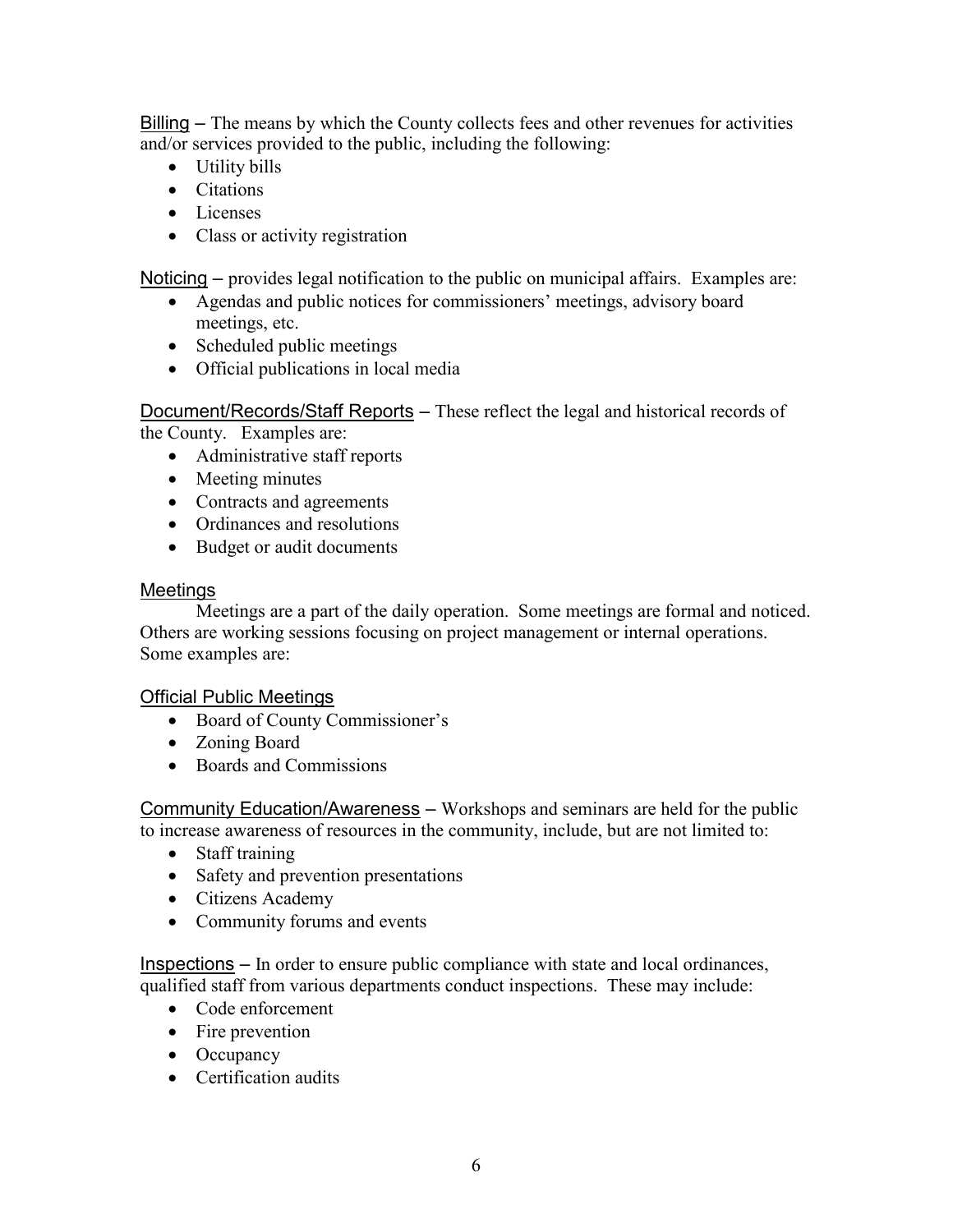Project meetings – meetings to review projects include:

- Pre-proposal/pre-construction meetings
- Walk-through's

### Advisory/Focus Groups

- Task forces
- Numerous Advisory Boards

Visual Displays – materials used for informational, educational or training purposes, include but are not limited to:

- Bulletin boards
- Audio and video presentation materials

Classes and Workshops  $-$  Classes and workshops are conducted by many of the departments. At times outside providers are used to offer classes and workshops on the County's behalf. Examples include:

- Recreational classes and activities
- Training and educational classes
- Workshops and presentations

# Services, Activities and Programs

There are two types: accessible and inaccessible which are defined below.

### **Accessible**

Emergency Response – The Fire Department responds to fires, rescue, emergency medical aid, and hazardous material emergencies

Arrest of Suspects – The Sheriff's Offices respond to arrests and cite suspects.

Code Enforcement – offers a volunteer program that provides citizens and employees an opportunity to learn about its operations and what a code officer experiences during a work shift.

Securing Vendors/Contractors/Consultants – Through solicitation and the RFP process, staff advertises for, interviews and contracts with vendors, consultants and contractors for the procurement of material, supplies, design, or project development.

**Inaccessible** – circumstances where, because of safety concerns, required proficiency levels, and/or sanctioned requirements of law enforcement procedures---services, activities or programs will likely be inaccessible to some members of the community with disabilities. Others might be:

Recreation and Competitive Sports – A broad range of recreational activities are provided by the Parks Department. Most recreational activities or programs held in a class or clinic can be adapted to allow participation by persons with disabilities.

Where competitive leagues and tournaments are offered to the general public, the flexibility to be adaptive is impacted by safety concerns, proficiency requirements and/or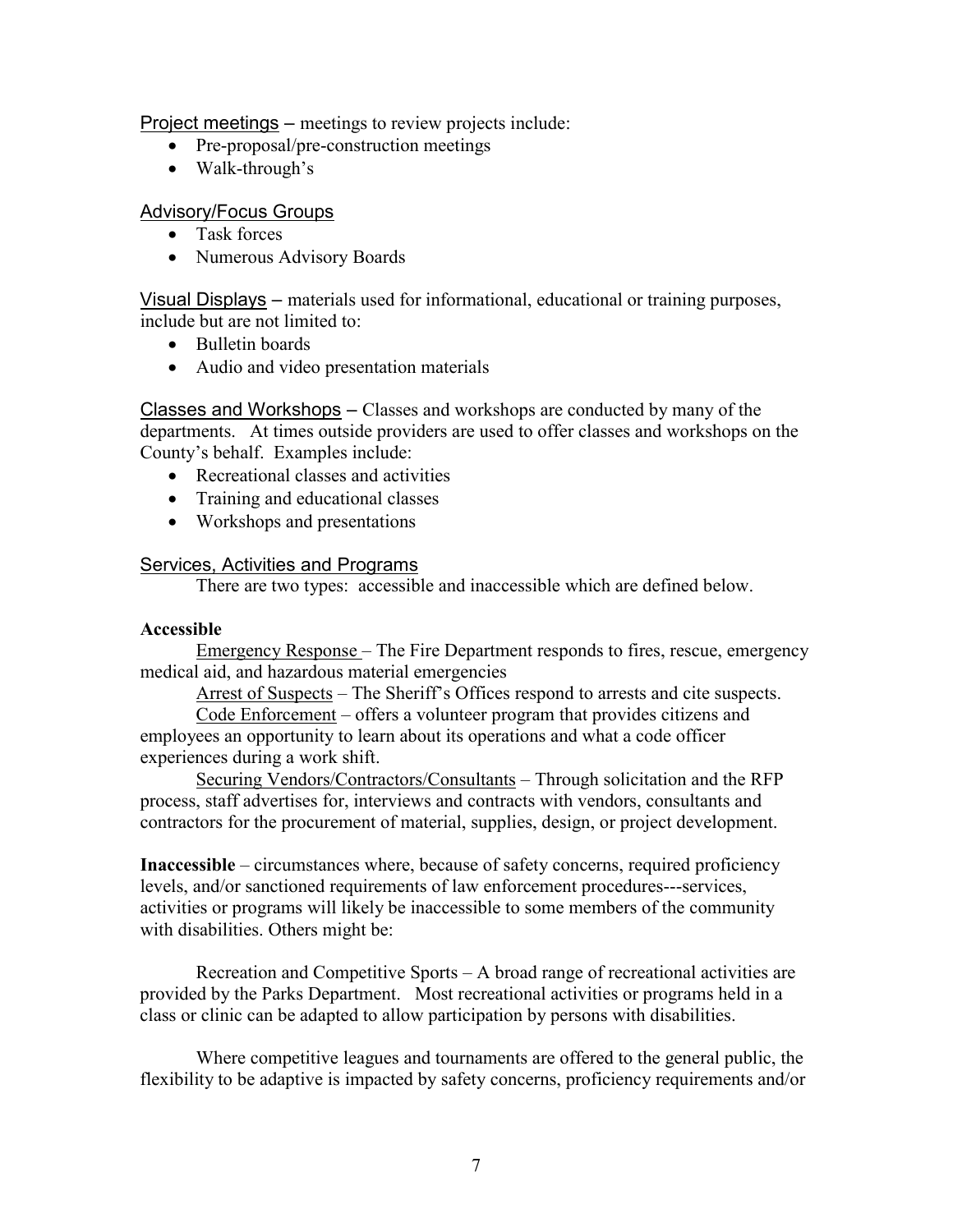the rules of the sanctioning organization. In all cases, a review of each individual situation will occur in order to explore all possibilities and opportunities for participation.

### Generally however,

Individuals needing assistive devices that may pose a hazard for the safe play of others might be denied participation. Decisions will be made on a case x case basis. Safety for both the participant and other players must be considered in all cases.

When an umbrella organization sanctions an event, the published rules of that organization will provide the framework for determining proficiency/skill levels of play, unless governing regulations allow rule modification.

Assistive devices will be provided to enable equal opportunity when it has been determined that safety, sanctioning rules and proficiency levels can be met.

The County will continue its efforts to provide services in the most integrated setting possible. Additionally, the ADA Coordinator and the Disability Advisory Board can provide a variety of information that specifically targets persons with disabilities. These programs are designed to enhance the quality of life for anyone who may require special accommodation due to developmental, emotional, medical or physical considerations.

# Employment

The County's employment practices have been in compliance with the Federal Rehabilitation Act of 1973 and, therefore, significant changes are not necessary to comply with the ADA. The following actions will continue to be taken to meet new or expanded requirements.

- Continue to review employment rules and regulations to ensure that they do not discriminate against individuals with disabilities
- As recruitment occurs, physical or cognitive skills shall be reviewed to ensure that requirements related to performance of essential functions of the positions
- With the exception of positions covered by regulation, there are no automatic disqualifications for medical conditions. Each case is considered individually and reasonable accommodation is considered in all cases.
- Positions requiring a physical agility examination will be reviewed to ensure the job relatedness of all physical activities is simulated in the test
- Reasonable accommodations are available upon request for use in the selection/hiring process
- Employee training in sign language is being considered
- Job announcements should be available, upon request, in alternate formats
- A listing of the County and various TTY phone numbers shall be included on job announcements
- The EEO/ADA statement will be included on job fliers and employment applications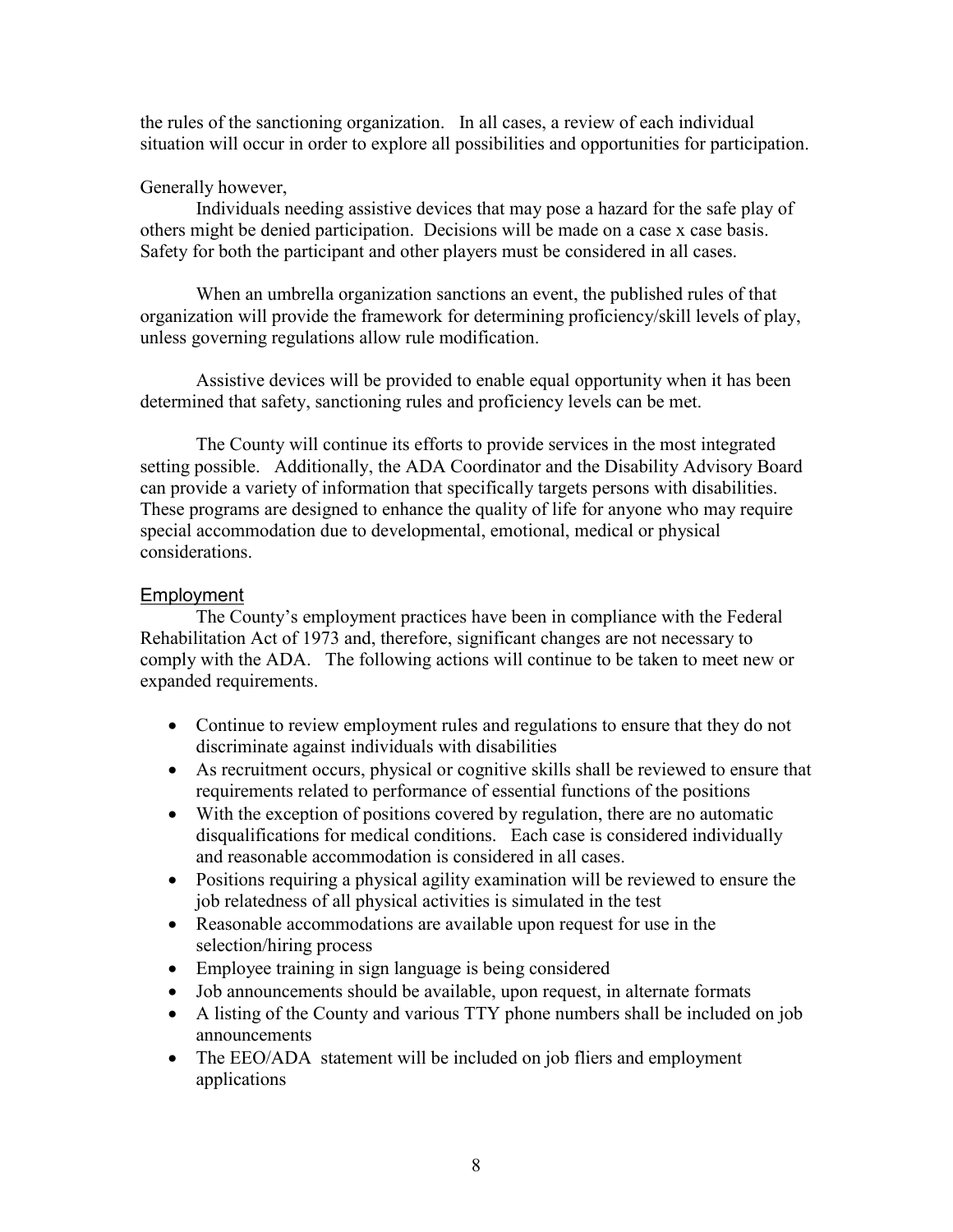- Discriminating language is not allowed in job postings, applications or test material
- Orientations for interview panels shall include a discussion of non-discriminatory conduct for the interview selection process
- Outreach efforts shall include mailings to agencies servicing persons with disabilities

### Policies and Procedures

#### Policies

One required element of the self-evaluation is a review of policies that affect accessibility to County services. The ADA requires that where policies are found to be discriminatory, appropriate modifications will be made.

A review was made of all existing policies. This review considered both official and informal policies. Some areas required policies to be created; others, policies needed to be modified.

The policies that follow reflect actions taken and are not recognized as basic in providing Services, Activities and Programs to all residents of our community and to job applicants and employees---

- $\bullet$  It is the intent of the County to ensure that all individuals employees, applicants and the public-at-large are knowledgeable of the requirements of ADA and are informed on the process and resources used by the City to make services, activities and programs accessible.
- The County will assure equal employment opportunity and fair employment practices through diversity to all persons regardless of race, color, ancestry, religion, national origin, sex, marital status, age, sexual orientation, medical condition or disability.
- Services, activities and programs will be offered in an accessible fashion. Requests for reasonable accommodation will be responded to positively where no proficiency, safety and/or sanctioned requirements are in place.
- Efforts will be taken to ensure that all public meetings are held in the Sunshine and are accessible. Notification of an accommodation is required per County Administrative Regulations.
- All material prepared for official public meetings is available upon request if needed in alternate format.
- Contracts made with entities that provide a service, activity or program to the public, on behalf of the County, should include a clause requiring  $\bullet$  Contracts made with entities that provide a service, activity of program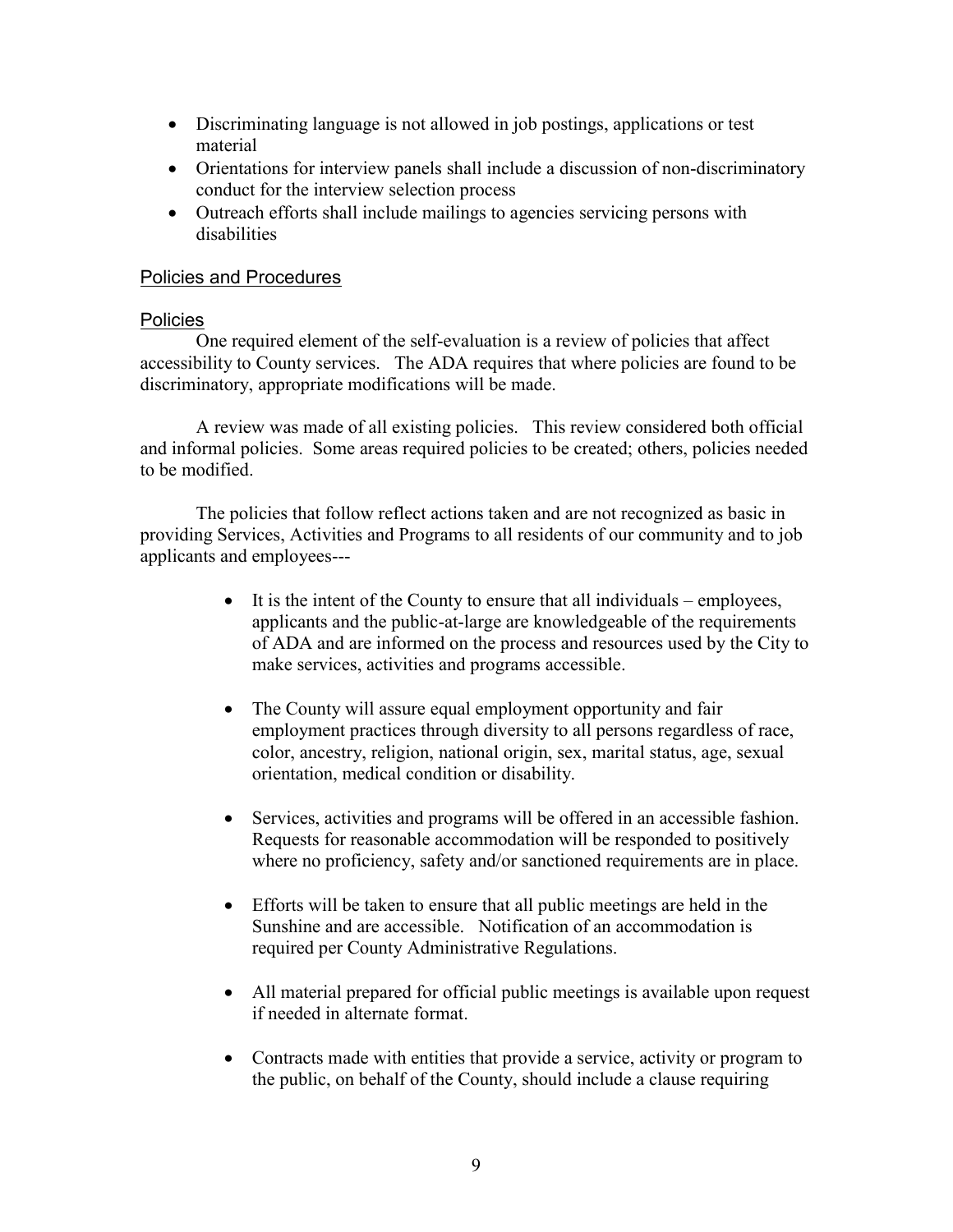compliance by the contractor with all County policies concerning accessibility.

• Procedures to ensure compliance with the ADA and implementation of these policies will be developed and disseminated to appropriate staff.

#### Procedures

New employee orientation will include a section that covers disability policies concerning the ADA.

Training will be provided on disability awareness.

Notification to the public will occur through statements. On all public meeting agendas and announcements, the process for requesting auxiliary aids will be noted.

Upon request, assistive services and devices may be made available. Examples are: large print, documents on tape or in Braille, readers for individuals with visual impairments, amplification or listening devices, and interpreters. All agendas, fliers, display aids, and meeting announcements will contain the following:

"…In accordance with the Americans with Disabilities Act (ADA), if any person with a disability as defined by the ADA needs special accommodation to participate in this proceeding, then not later than two business days prior to the proceeding, he or she should contact the Orange County Communications Division at 407/836-3111…"

In addition, phone listings in local directories will contain references to TTY lines. All information developed to alert individuals to 911 services will include reference to TTY access. Staff will be trained in the use of TTY equipment. Lastly, where counter heights are too high to be accessible, an alternate transaction area will be identified and/or lapboards or clipboards provided as an assistive device.

#### Disability Guidelines

The following guidelines and suggestions are provided in a manner that will create awareness and provide training. The first organizes suggestions for assisting with accessibility by Service, Activity or Program type and the second provides general disability type. These are suggestions that will help departments understand and plan for the needs of persons with disabilities.

For the purpose of this document, four broad impairment categories are identified. They are: visually impaired (VI), hard of hearing or hearing impaired (HI), mobility impaired (MI), and learning impaired (LI). It needs to be mentioned that some individuals may have more than one disability. The vast majority of persons with disabilities can receive and/or participate in the same services/activities/programs as individuals who do not have disabilities.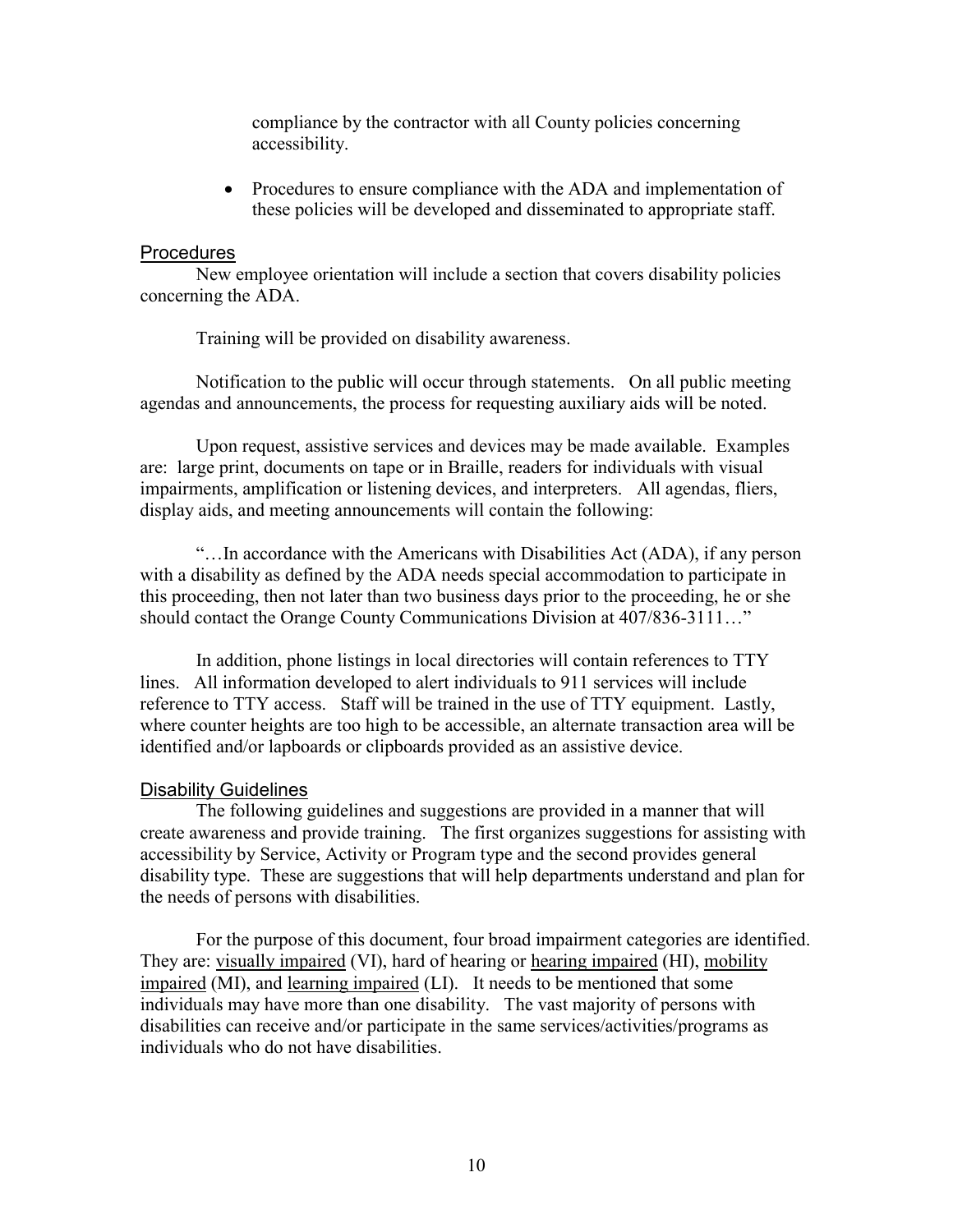# **Definitions**

**Visually Impaired (VI)**. A person is considered legally blind if their visual acuity is 20/200 or less in the better eye with the best correction. A person who is legally blind may have some useful vision. Many people with severe vision problems can enjoy many of the same activities the sighted enjoy if someone will offer guidance and orientation to the surroundings.

**Hearing Impaired (HI)**. Total or partial impairment of hearing may result from a variety of causes, the onset being either at birth or occurring later in life. Impairments vary from mild to severe. A person with a hearing impairment may use a hearing aid to increase his/her hearing capabilities, or read lips or sign to communicate. A person with a hearing impairment may also have some difficult with speech.

**Mobility Impairment (MI)**. A person's mobility may be limited as a result of a traumatic accident, birth defects or aging. Weakness may range from involvement of one arm or leg to involvement of all extremities and trunk. A person may use a wheelchair, walker, scooter, prosthetic limb, cane or crutches to assist mobility.

**Learning Impairment (LI**). Ability to learn may be hampered by a traumatic accident or birth defect resulting in brain damage. Learning impairments vary from mild to severe. A person may have speech or communication problems in addition to cognitive and memory problems. New material to be learned may need to be adapted according to a person's limitations.

# **Suggestions based on Disability: Organized by Service, Activity, and/or Program**

Public Contact

- When talking on the phone, speak slowly and clearly to allow the person enough time to respond to you (**learning disability, LI**).
- Use the Relay Service (711) or TTY (**Hearing Impaired, HI**)
- When interacting with a person one on one, speak clearly and face the person with whom you are speaking (**hearing impaired, HI**)
- Communicate with pencil and paper (**hearing impaired, HI**)
- If a public counter height is above 34" in your office, find an alternate meeting spot; i.e., a lower table, a lower bench, or pull up a chair and sit next to the person at eye level (**mobility impairment, MI)**
- Provide assistance in filing out an application (**vision impairment, VI/learning impairment, LI)**
- Have staff available to answer questions either over the phone or at the counter (**ALL** impairments)
- Rearrange office furniture to accommodate wheelchairs in the office, or use an alternate location (**mobility impairment, MI)**
- Take extra time to explain things one on one **(LI)**
- Use repetition, especially with verbal information **(LI)**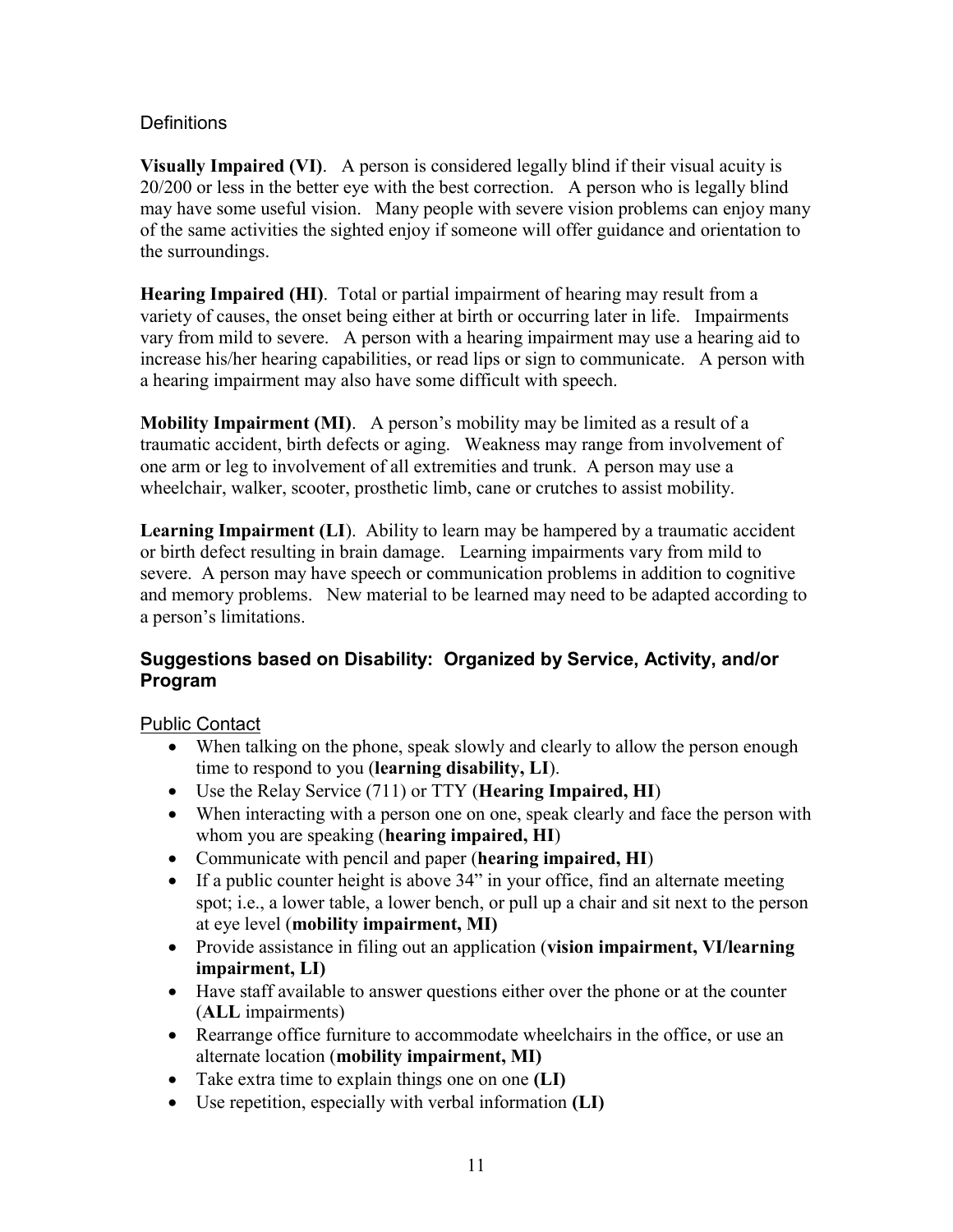- Simplify instructions (both written and verbal) **(LI)**
- Make a flier with commonly asked questions and answers **(HI)**
- Interview by phone if individuals cannot come to you **(ALL)**
- Train employees and volunteers to recognize disabilities and to make appropriate accommodations **(ALL)**
- In testing situations or interviews, present the information to an applicant in written form **(HI)**
- Provide alternate ways to do staff testing based on the person's limitations **(ALL)**
- Hire a reader or get a qualified volunteer to assist on visits away from work environment **(ALL)**
- Always use accessible vehicles for excursions as needed **(MI)**

# Printed Materials

- Increase type size of handouts, applications, citations, bills, violation reports, etc. (No need for extra cost, simply enlarge on a copier and use 14-16 pt type **(VI)**
- Mail printed information to individuals requesting information from an inaccessible facility or to individuals who have problems with transportation **(MI)**

# Meetings/Training/Activities

- Wheelchair clearance under a table is 27"
- Assist with the opening of doors to buildings and meeting rooms (**VI, MI**)
- Know the group to which you are presenting. Call ahead and find out if anyone in your audience has special needs and plan accordingly (**ALL**)
- Use clear and descriptive audiovisual materials during presentations (**ALL**)
- Make all signs in large print (**VI)**
- Use a PA system if possible when making presentations (**H**I)
- Staff, volunteers and family can assist participants during activities (**ALL**)
- Pair a person with impairment with a non-impaired person to assist in participation in training session or class (**ALL**)
- Increase the lighting where the staff and participants are working (**VI**)
- Provide auxiliary assistance with interpreters, written material, and assistive listening devices during meetings, classes and workshops (**HI**)
- Call people with reminders of meetings instead of mailing fliers (**VI**)
- Use tactile teaching at workshops and educational presentations (**VI, LI**)
- Make learning situations "fun" because it promotes motivational learning (**LI**)
- Provide success-oriented activities (**LI**)

# **Suggestions by Type of Disability**

# All Impairments

- Keep in mind that a person who has a disability is a "person" just like anyone else.
- If you don't know what to say or do, allow the person who has a disability to help put you at ease.
- Offer assistance if asked or if a need seems obvious, but don't insist.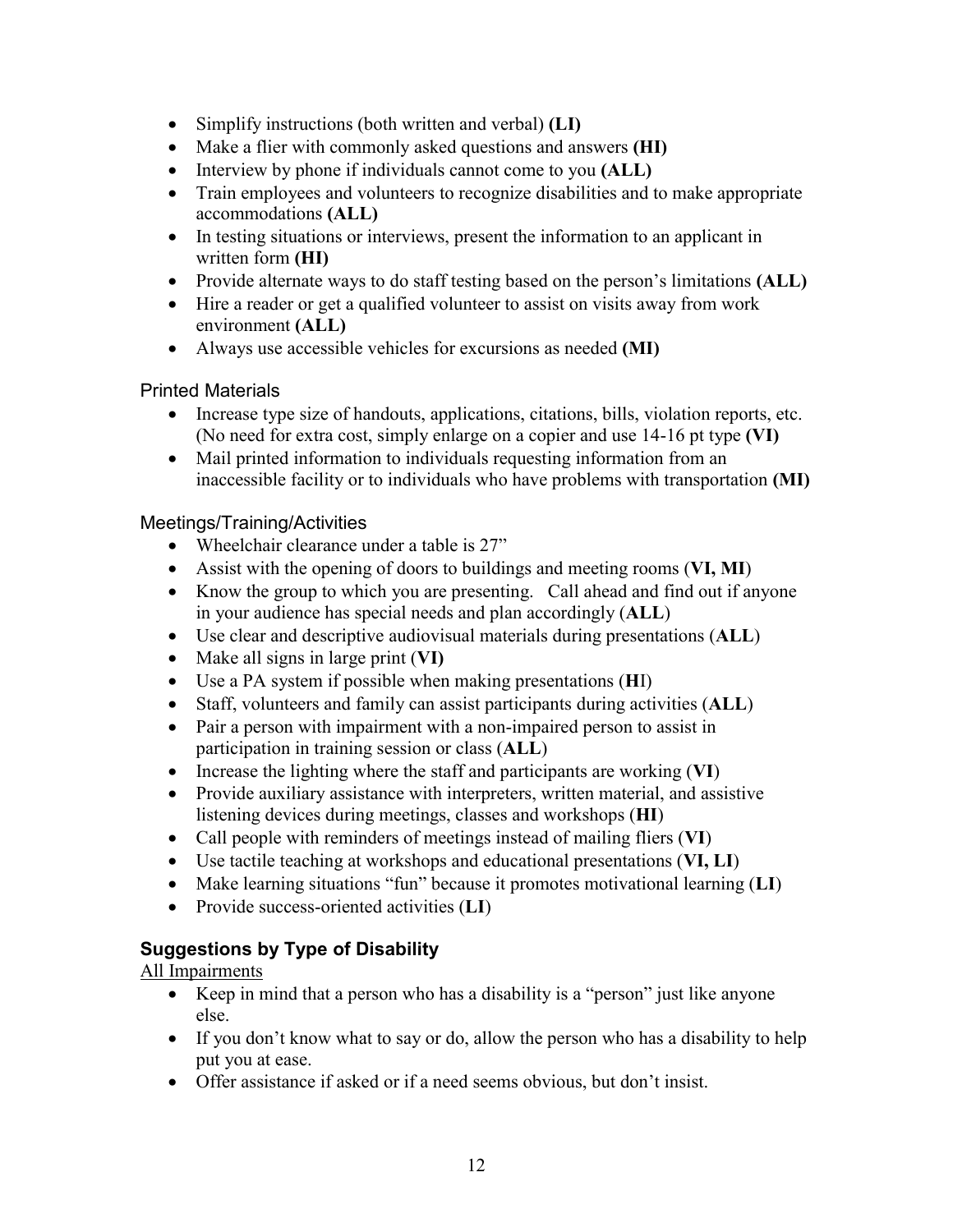- Be considerate of the extra time it may take for a person to get things said or done.
- Speak directly to a person who has a disability. Don't consider a companion to be a conversational go-between.
- If the facility in which you offer services, activities or programs is not accessible, or an individual has difficulty with transportation, consider a home visit, interview by phone, arrange a meeting in an accessible facility or mail printed information.
- Ensure that goods, services, privileges, advantages, accommodations and services, are provided to an individual with a disability in the "most" integrated setting appropriate to the needs of the individual.

Note: Accommodations for one individual may not be the same or desirable for another individual with similar disability(ies).

Visual Impairment

- Provide assistance to individuals who may need help with reading information or filling out an application
- Make all signage large print, provide contrasting color, and use simple color like black on white

Hearing Impairment

- When testing or interviewing, present information to the applicant in written form, or use an interpreter, if appropriate.
- If required, communicate by exchanging notes.
- If a person lip-reads, position them in a place where they can see the speaker

Mobility Impairment

- Provide accessible vehicles for activities when needed to provide transportation
- Rearrange office furniture or conference rooms to accommodate wheelchairs

Learning Impairment

- One on one communication is ideal for learning.
- When talking on the phone, speak slowly and clearly. Allow the person enough time to comprehend and respond to you.

#### Emergency Evacuation Procedures (general guidelines)

All buildings that are open to the public must be prepared to provide safe exit of all occupants and visitors in an emergency situation. Under ADA Section 504 listing the requirements for program accessibility, emergency procedures must also make equal provision for the safety and evacuation of disabled persons.

The following information may be used as a guide to assist staff when responding to emergencies and providing assistance to persons with disabilities. It is recommended that all staff members be expected to familiarize themselves with emergency procedures.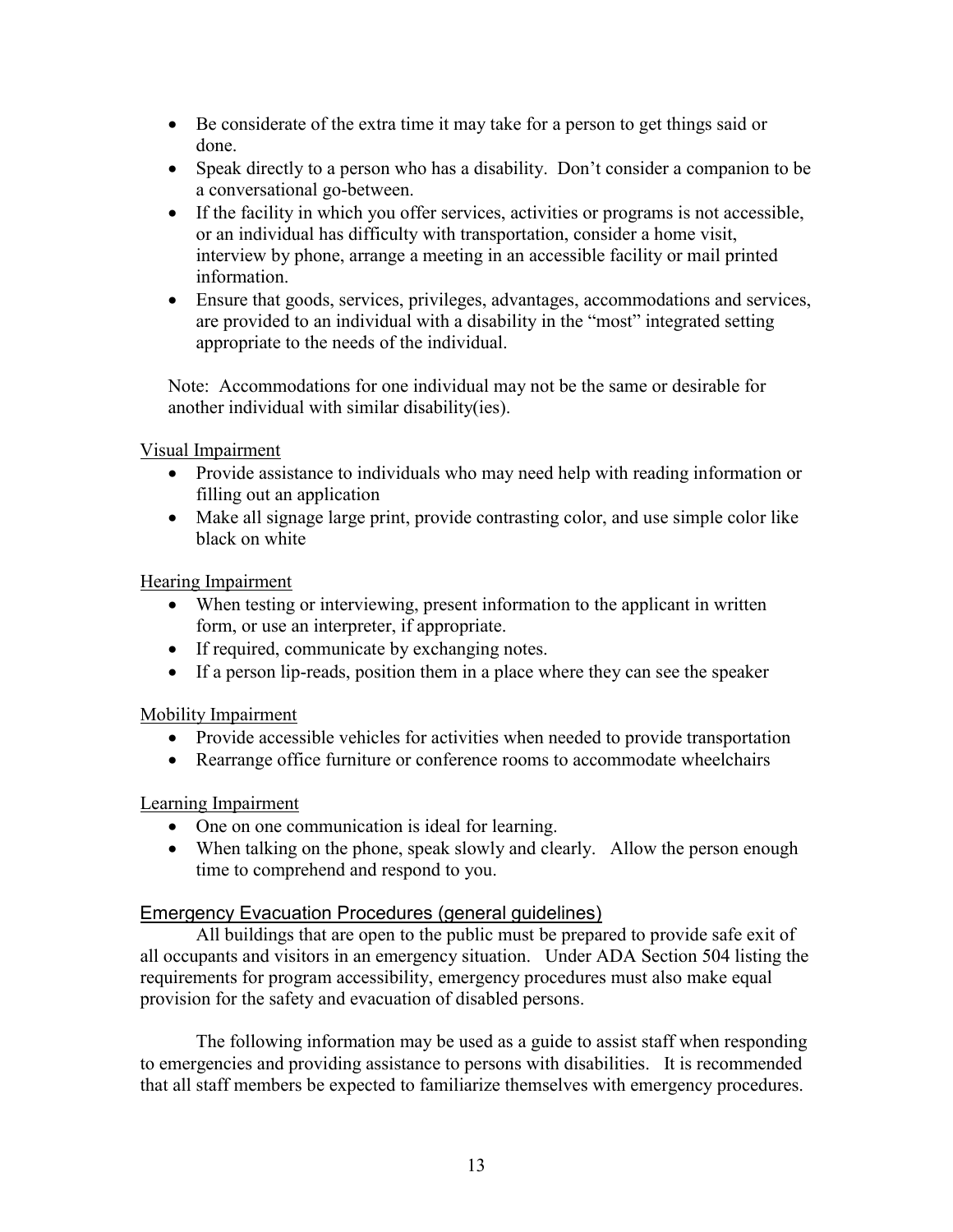In emergency evacuation situations, persons with disabilities must be assisted according to the extent of their disability and the nature of the emergency, NEVER LEAVE A DISABLED PERSON ALONE IN AN EMERGENCY SITUATION.

# Visually Impaired

- Describe the nature of the emergency
- Offer to guide them and inquire whether they might prefer taking your elbow. Lead them to a safe area. Advise them of any obstacles. Most visually impaired persons are familiar with the immediate area and can be independent once a safe area is reached.
- Do not take the cane or dog away.

# Hearing Impaired

- Persons with hearing impairments may not hear the warning bells and buzzers used for evacuation of a building
- Usually they will sense the emergency situation by noting the actions of other people in a room or building. If necessary, write down the nature of the emergency and direct them to the nearest evacuation route.

### Persons Using Canes, Crutches, Walkers

- Before moving a semi-ambulatory person, discuss and agree upon a procedure
- Usually they can be lifted without complications or compromising their well being
- They may be lifted using a 2-man lock-arm carry or can be transferred to an office-type chair (preferably with arms) and carried down stairs by two persons
- Use building "evacu-chair" if available
- Have an extra wheelchair in a downstairs office to use if the individual has used a cane, crutches or walker down the stairs for assistance

### Persons that Use Wheelchairs

- Do not remove a person from a wheelchair unless the occupant agrees to such a procedure.
- The requirements for persons in wheelchairs vary considerably with the type of disability and individual preference
- Some persons can tolerate only minimal movement. Lifting them from their wheelchair may result in severe pain or injury. Removal from the chair may induce spasticity or result in loss of use of an artificial respirator on the chair. Some occupants may be connected to a catheter bag.
- Some electric/motorized wheelchairs with batteries weigh in excess of 400 lbs.
- The batteries are usually the sealed type and the cables are connected to terminals with wing nuts for easy removal.
- Remove the batteries before attempting to carry the electric chair down a flight of stairs either with or without the occupant in the chair. The batteries can be carried safely.